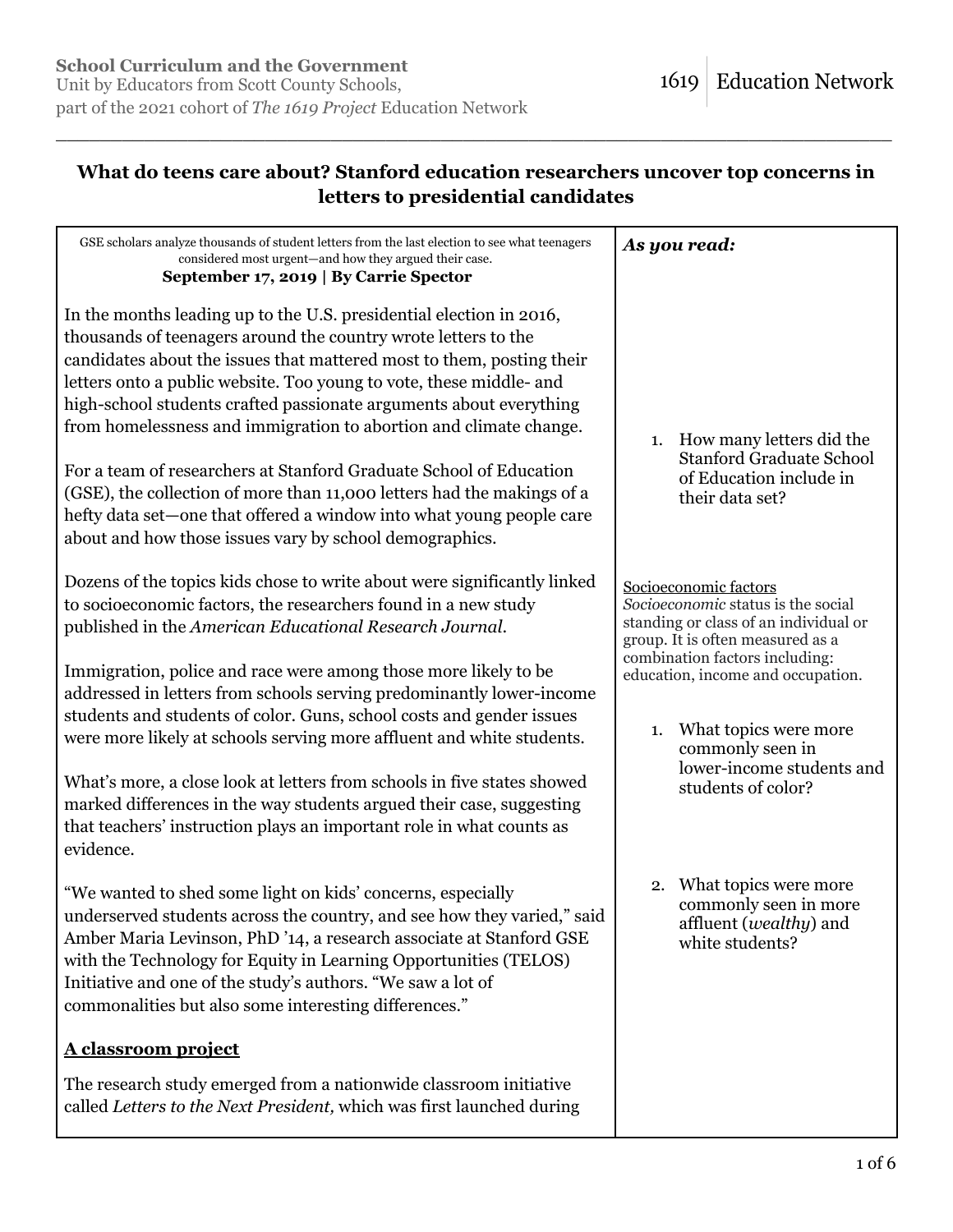Unit by Educators from Scott County Schools, part of the 2021 cohort of *The 1619 Project* Education Network

| the 2008 presidential campaign by the National Writing Project<br>(NWP), an educational nonprofit.                                                                                                                                                                                                                                                                                                                                                                                                                                                                                                                 |                                                                                                   |
|--------------------------------------------------------------------------------------------------------------------------------------------------------------------------------------------------------------------------------------------------------------------------------------------------------------------------------------------------------------------------------------------------------------------------------------------------------------------------------------------------------------------------------------------------------------------------------------------------------------------|---------------------------------------------------------------------------------------------------|
| A 2016 reboot, Letters to the Next President 2.0, drew more than<br>11,000 letters by teenagers from 321 schools in 47 states. With their<br>teachers' approval, the students posted their letters on a website hosted<br>by the NWP and KQED, a San Francisco Bay Area PBS affiliate.<br>Levinson-whose work focuses on the use of media and technology to<br>support learning, especially among underserved youth—has discussed<br>potential research collaborations with KQED over the years. When<br>KQED research manager Denise Sauerteig proposed using the letters<br>for a study, Levinson was intrigued. |                                                                                                   |
| "KQED had created this great website that lets you peruse and search<br>the letters, but it doesn't give you an overview of what the data says,<br>what the letters say, how they fall out across different demographics<br>and different states," she said. "It's a terrific resource, and we wanted to<br>take it further."                                                                                                                                                                                                                                                                                      |                                                                                                   |
| As they took a closer look at the archive, the Stanford researchers<br>realized they had their work cut out for them.                                                                                                                                                                                                                                                                                                                                                                                                                                                                                              |                                                                                                   |
| "When the kids post their letter online, they tag it to show what<br>category it goes into," said Antero Garcia, an assistant professor of<br>education at Stanford GSE and lead author of the study. "But it's an<br>open field—the kids can write any tag they want." A student who writes<br>a letter about preventing cruelty to animals, for instance, could tag it<br>animal rights, animal abuse, animal testing or something else. "One<br>might just say animals. Or animal lives matter. Or there could be a<br>typo, so it says aminals."                                                               |                                                                                                   |
| The research team had the unenviable task of sorting through the<br>thousands of letters and streamlining the categories, then grouping the<br>letters appropriately. Next, they gathered statistical data for the schools<br>and communities where the student letter-writers lived.                                                                                                                                                                                                                                                                                                                              |                                                                                                   |
| "We don't know any data about the individual students, like race or<br>ethnicity or gender, but we know the school site where every letter was<br>written," Garcia said. "From there we could look at national data to<br>figure out socioeconomic status and some electoral information,<br>including whether the precinct went for Hillary Clinton or Donald<br>Trump in 2016."                                                                                                                                                                                                                                  | 3. Did the researchers know<br>the socioeconomic status of<br>each student who wrote a<br>letter? |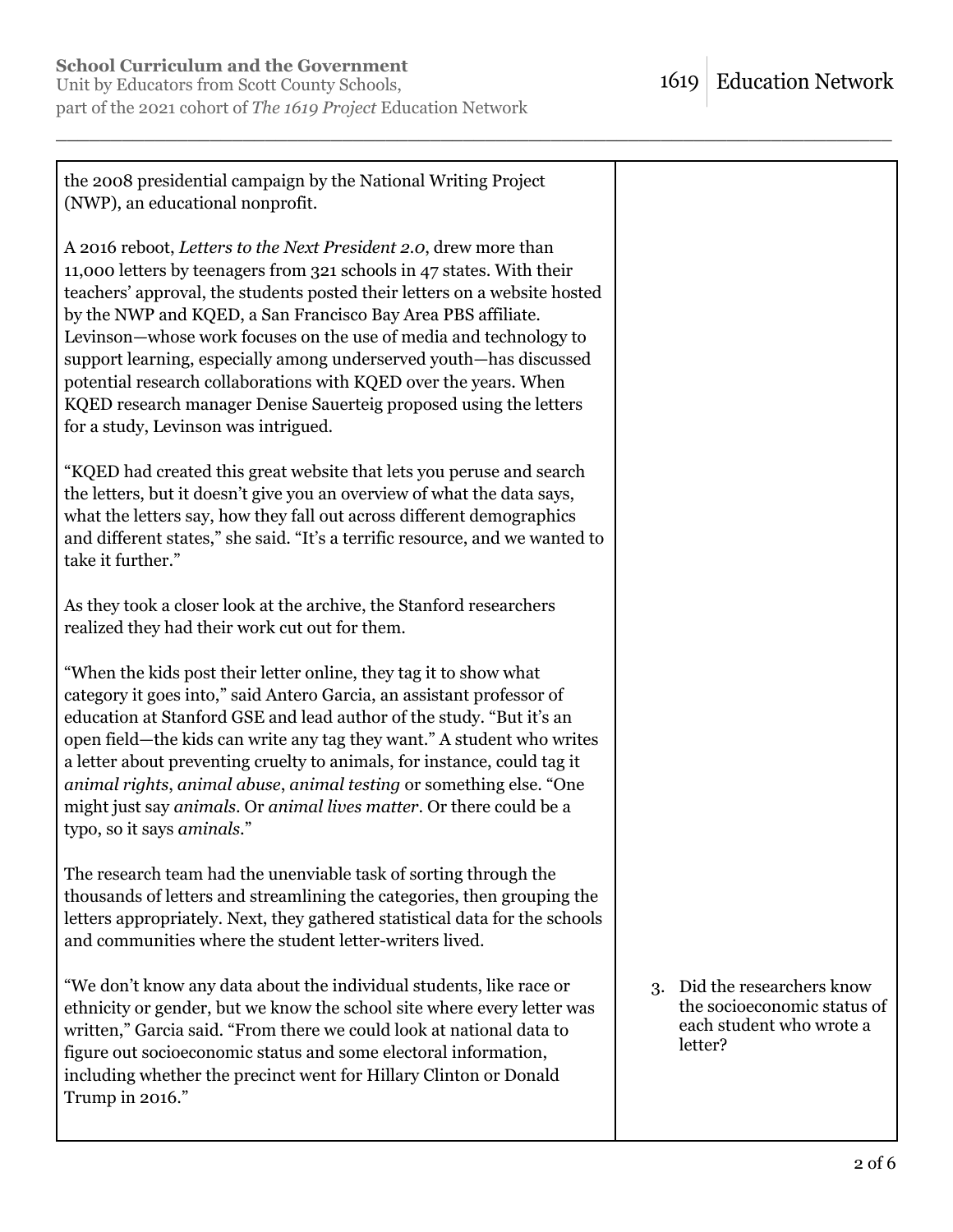Unit by Educators from Scott County Schools, part of the 2021 cohort of *The 1619 Project* Education Network

| <b>Linking topics to school demographics</b>                                                                                                                                                                                                                                                                                                                                                                                                                                                                                                                                                           | 4. How did researchers learn<br>about the demographics of<br>the school?                |
|--------------------------------------------------------------------------------------------------------------------------------------------------------------------------------------------------------------------------------------------------------------------------------------------------------------------------------------------------------------------------------------------------------------------------------------------------------------------------------------------------------------------------------------------------------------------------------------------------------|-----------------------------------------------------------------------------------------|
| There was no single topic that overshadowed all others, the researchers<br>found, though some were more prevalent that others.                                                                                                                                                                                                                                                                                                                                                                                                                                                                         |                                                                                         |
| Immigration was high on the list: Nearly 10 percent of students tagged<br>their letter with a term in this category (including border patrol,<br>deportation, and others). Gun violence was another leading topic.                                                                                                                                                                                                                                                                                                                                                                                     | What other terms were<br>5.<br>tagged in to be included in<br>the immigration category? |
| "And this was before the Parkland shooting, when you would imagine<br>that high school students began to get very involved in this issue," said<br>Levinson. "But in 2016, it was already one of the top concerns."                                                                                                                                                                                                                                                                                                                                                                                    |                                                                                         |
| The researchers identified a number of connections between letter<br>topics and school demographics. First, the topics of immigration, race,<br>discrimination, police and violence were prevalent among letter writers<br>overall but significantly more likely to be written about in letters from<br>schools that serve a majority of both students of color and<br>lower-income students (where more than half receive free or<br>reduced-cost lunch).                                                                                                                                             |                                                                                         |
| The cost of college was also a prevalent issue in the letters overall, but<br>kids from more affluent schools serving predominantly white students<br>were more likely to write about it, the researchers found.                                                                                                                                                                                                                                                                                                                                                                                       |                                                                                         |
| "We can't really say why that's the case, but one of our theories is that<br>those students are being positioned more strongly to attend college, so<br>it's more at the forefront of their minds," said Levinson. "It's possible<br>that students from schools serving predominantly lower-income<br>students or students of color have other issues that are more at the<br>forefront of their minds-it's not that they're not worried about college<br>costs or not thinking about going to college, but maybe they're more<br>worried about other issues that are prevalent in their communities." |                                                                                         |
| Letters categorized under guns (including those tagged <i>gun control</i> and<br>second amendment) and women's/gender issues (including feminism<br>and gender wage gap) were also more prevalent among more affluent<br>schools with majority white students.                                                                                                                                                                                                                                                                                                                                         |                                                                                         |
|                                                                                                                                                                                                                                                                                                                                                                                                                                                                                                                                                                                                        | 6. How many letters were<br>categorized under<br>race/ethnicity?                        |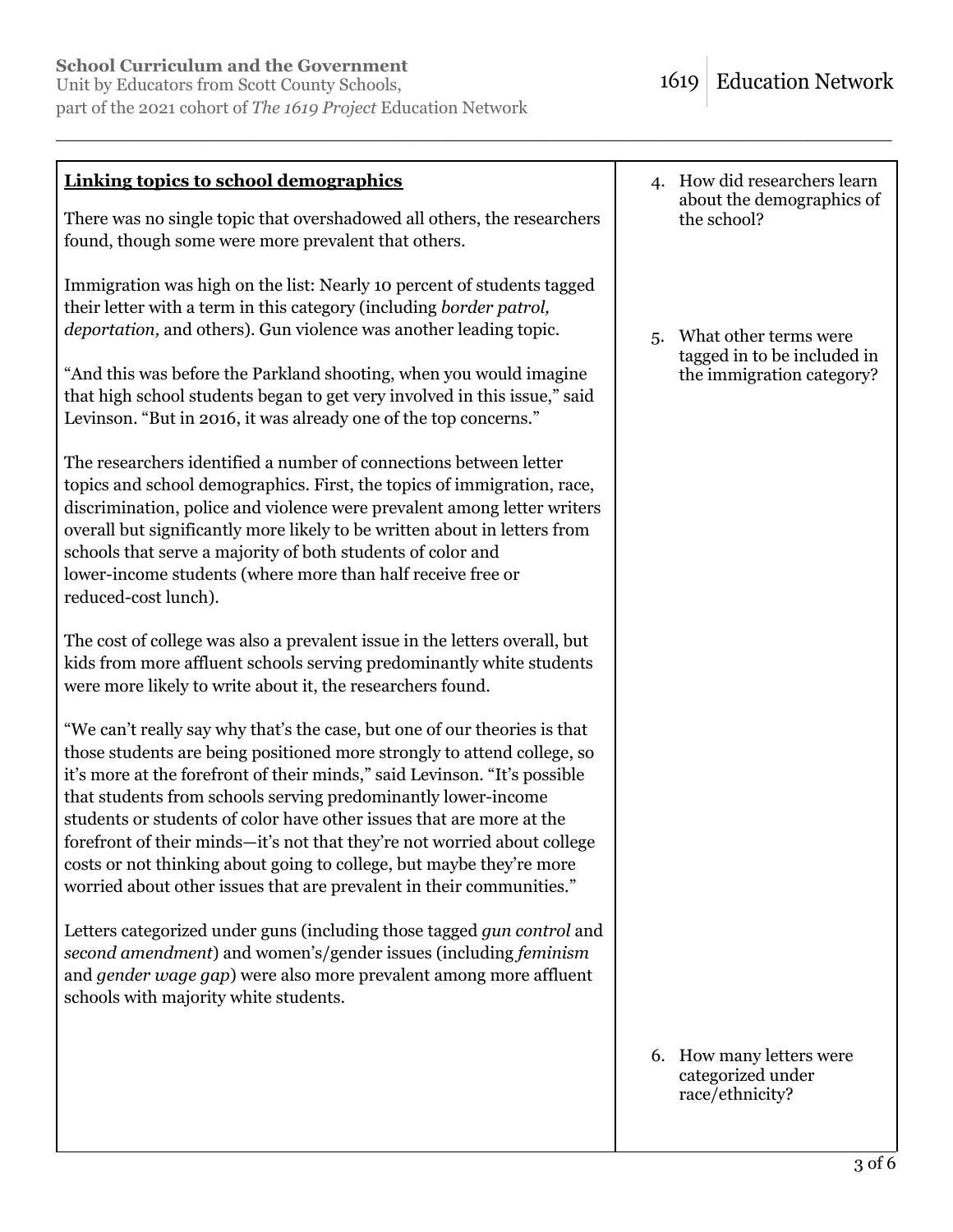Unit by Educators from Scott County Schools, part of the 2021 cohort of *The 1619 Project* Education Network

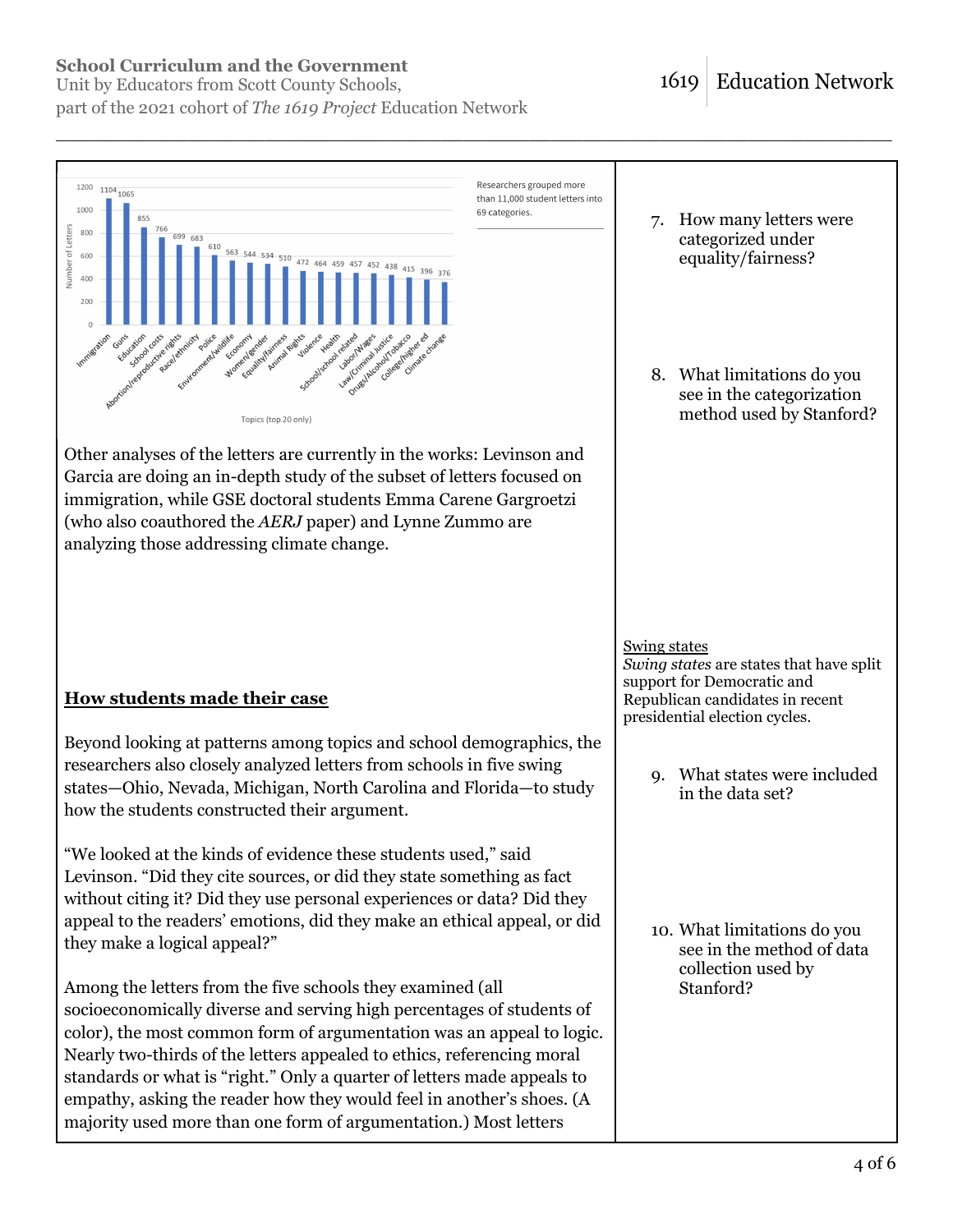Unit by Educators from Scott County Schools, part of the 2021 cohort of *The 1619 Project* Education Network

| included some form of evidence such as personal experience, citations<br>or unsourced data.                                                                                                                                                                                                                                                                                                              |  |
|----------------------------------------------------------------------------------------------------------------------------------------------------------------------------------------------------------------------------------------------------------------------------------------------------------------------------------------------------------------------------------------------------------|--|
| The form of argumentation and type of evidence used varied<br>significantly across the five schools, suggesting that teachers play a<br>central role in students' understanding of what makes a convincing<br>argument and what counts as evidence, the researchers said.                                                                                                                                |  |
| The letter-writing project offered a valuable way for young people—who<br>aren't able to vote-to make their concerns and opinions known,<br>Levinson said. She hopes the project will inspire educators to think<br>about new ways to approach civics in the classroom.                                                                                                                                  |  |
| "We're seeing so many powerful civics movements, with young people<br>coming out and speaking strongly on issues they care about," she said.<br>"But these movements aren't coming from schools. If we can make a<br>stronger connection between the topics that kids are passionate about<br>outside of school and what they're doing in school, that only stands to<br>make learning more meaningful." |  |
| This study was funded by the Spencer Foundation. Caitlin Martin, MA '99, and GSE doctoral<br>students Shadab Hussain and AJ Alvero provided additional research assistance.                                                                                                                                                                                                                              |  |

\_\_\_\_\_\_\_\_\_\_\_\_\_\_\_\_\_\_\_\_\_\_\_\_\_\_\_\_\_\_\_\_\_\_\_\_\_\_\_\_\_\_\_\_\_\_\_\_\_\_\_\_\_\_\_\_\_\_\_\_\_\_\_\_\_\_\_\_\_\_\_\_\_\_\_\_

Source adapted from: <https://ed.stanford.edu/news/what-do-teens-care-about-stanford-education-researchers-uncover-top-concerns-voiced-letters>

# **What do you care about?**

Rank the top 20 topics from the Stanford findings on a scale of 1 to  $5$  (1 = least interested and  $5$  = most interested in learning about). Remember, these are broad topics - for example, "immigration" can mean pro-immgration policy or deportation policies. These topics are not learning about one stance on a topic, but instead *both* sides.

\_\_\_ Immigration

\_\_\_ Guns

\_\_\_ Education

\_\_\_ School Costs